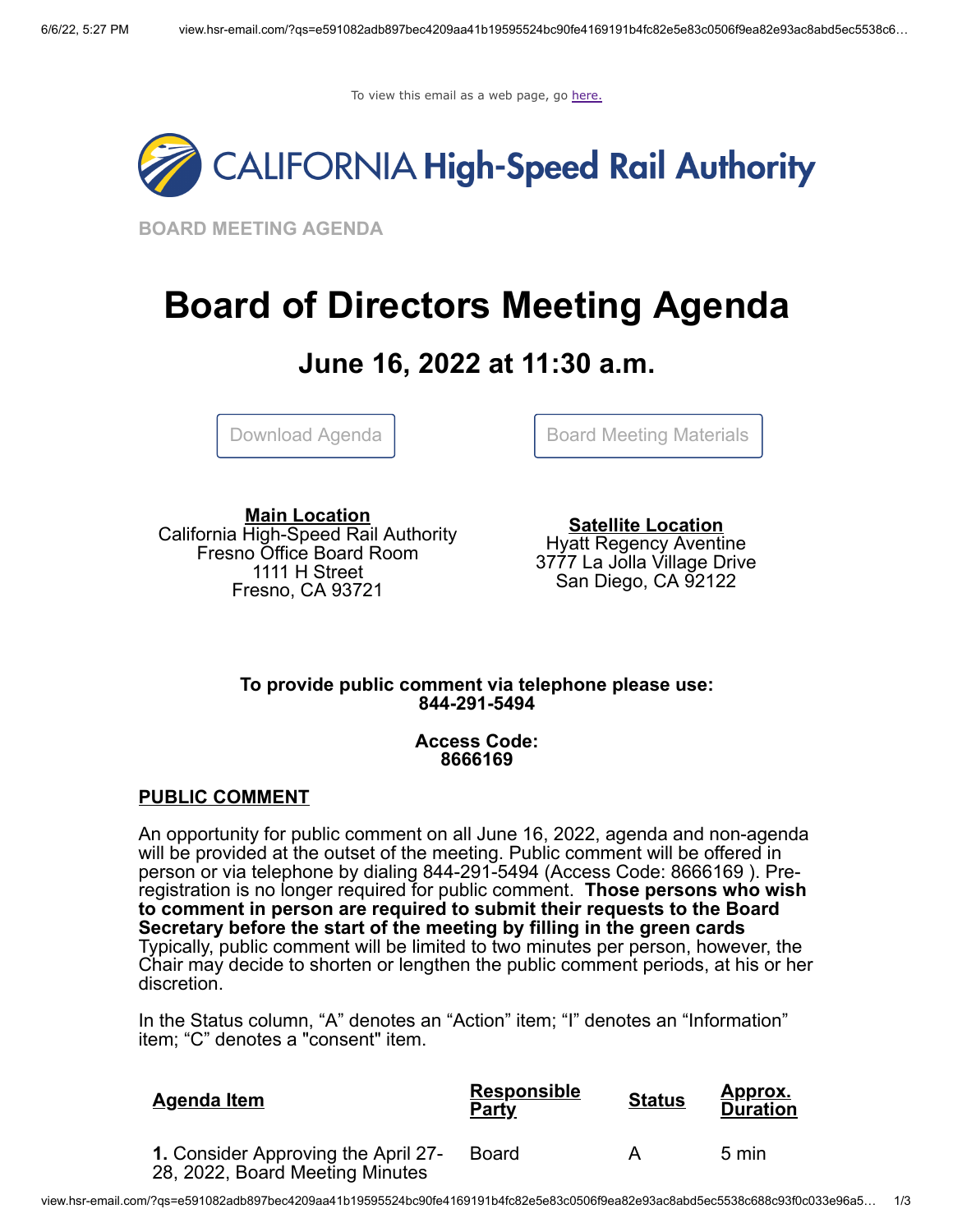| <b>2.</b> Construction Update                                                                               | B. Kelly/G.<br>Fernandez | 60 min           |
|-------------------------------------------------------------------------------------------------------------|--------------------------|------------------|
| <b>3. Federal Grant Strategy</b>                                                                            | <b>B.</b> Annis          | $20 \text{ min}$ |
| 4. CEO Report                                                                                               |                          |                  |
| • PDS Procurement Update<br>• San Francisco – San Jose<br><b>EIR/EIS Update</b><br>• General Program Update | B. Kelly                 | 20 min           |

#### **Reasonable Accommodation for Any Individual**

Requests for reasonable accommodations, such as interpreters or assistive listening devices, require at least one week advance notice prior to the meeting/event. Please submit request to the High-Speed Rail Authority's Equal Employment Opportunity (EEO) Branch at (916) 324-1541 or via email at **boardmembers@hsr.ca.gov**.

#### **Adaptaciones razonables**

Las solicitudes de adaptaciones razonables, como intérpretes o dispositivos de audición asistida, requieren al menos una semana<br>de aviso previo antes de la reunión/evento. Haga su solicitud en la Oficina de Igualdad de Opo

#### **合理便利設施**

如需同聲傳譯或助聽設備等合理的便利設施,需至少在會議/活動前一周給出提前通知。請提交申請至高速鐵路管理局的公平就業機 會(EEO)辦公室,電話為(916) 324-1541,或請發送電郵至 <u>[boardmembers@hsr.ca.gov](mailto:boardmembers@hsr.ca.gov?subject=)</u>.

#### Mga Makatuwirang Kaluwagan

Ang mga kahilingan para sa makatuwirang kaluwagan, tulad ng tagapagsalin ng wika o kagamitang pantulong sa pagdining, ay<br>nangangailangan ng isang linggung paunang abiso bago ang pagpupulong/kaganapan. Mangyaring magsumite Speed Rail Authority) sa (916) 324-1541 o sa pamamagitan ng email sa <u>[boardmembers@hsr.ca.gov](mailto:boardmembers@hsr.ca.gov?subject=)</u> .

#### 합리적인 편의서비스

통역사 또는 청취 지원 장치 등의 합리적인 편의서비스에 대한 요청은 미팅/행사 적어도 1주일 전에 요청해야 합니다. 요청서를 고속<br>철도청 평등한 고용기회(EEO) 지점, (916) 324-1541 또는 이메일 <u>[boardmembers@hsr.ca.gov](mailto:boardmembers@hsr.ca.gov?subject=)</u>.로 보내 주십시오.

#### <u>การอำนวยความสะดวกที่เหมาะสม</u>

หากต้องการขอรับการอำนวยความสะดวกที่เหมาะสม เช่น ล่ามหรืออุปกรณ์ช่วยฟัง ต้องมีการแจ้งให้ทราบล่วงหน้าก่อนการ ประชุม/การจัดงานอย่างน้อยหนึ่งสัปดาห์ โปรดส่งคำขอไปยังสำนักงานสาขาโอกาสการจ้างงานที่เท่าที่ยมกัน (EEO) ของ ี การรถไฟความเร็วสูงที่หมายเลข (916) 324-1541 หรือผ่านทางอีเมลที่ <u>[boardmembers@hsr.ca.gov](mailto:boardmembers@hsr.ca.gov?subject=)</u>.

# **SEE MORE AT [WWW.HSR.CA.GOV](http://click.hsr-email.com/?qs=ddbe7cd28f514586e4bf1d25f85af04f116272bf8a8ab45b20433d7d3648a9a4426de494691ddbef1e855072b9ebeb616d532b3b3e769508)**

#### **California High-Speed Rail Authority**

770 L Street, Suite 620 Sacramento, CA 956814 [info@hsr.ca.gov](mailto:info@hsr.ca.gov?subject=Board%20Meeting%20Agenda) (916) 324-1541